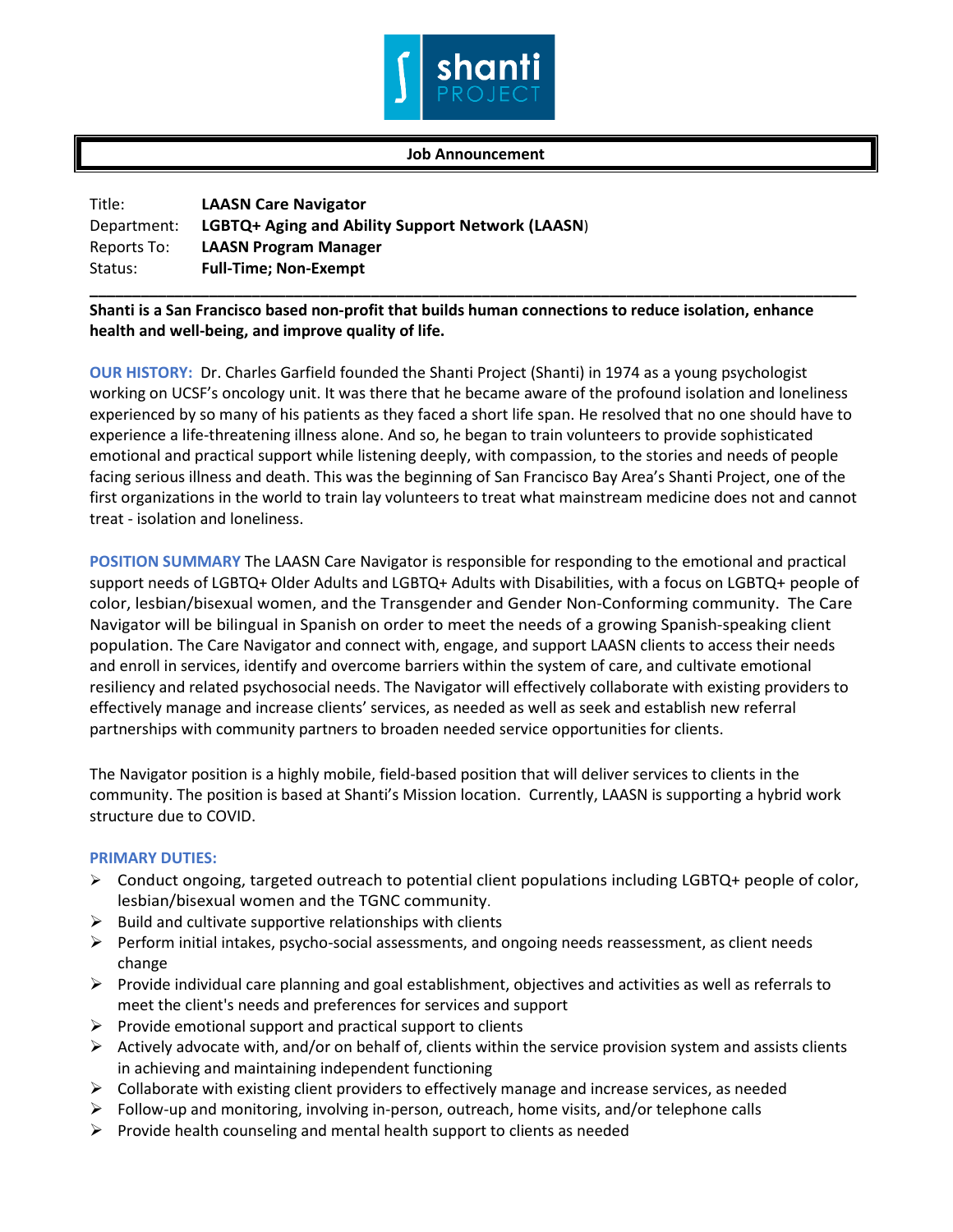- $\triangleright$  Provide support group facilitation to clients, as needed
- $\triangleright$  Maintain documentation, progress notes and client records according to departmental standards, using a computer-based client information system and city data collection system (GetCare)
- $\triangleright$  Assess clients for appropriateness for volunteer services and participates in matching process
- $\triangleright$  Oversee and assess ongoing needs of currently matched clients
- $\triangleright$  Cultivate supportive relationships with volunteers
- $\triangleright$  Participate in wellness programming and activities, as needed
- $\triangleright$  Other duties as assigned

## **SECONDARY DUTIES:**

- $\triangleright$  Participate in case presentations, consultations, and supervision
- $\triangleright$  Participate in agency functions and fundraising activities as assigned
- $\triangleright$  Participate in the training of peer support volunteers
- $\triangleright$  Performs other tasks as identified and assigned

**QUALIFICATION/REQUIREMENT:** We seek highly qualified candidates with as many of the following areas of knowledge, ability, skills and experience as possible:

- $\triangleright$  B.A./B.S. in a social-services-related field and/or minimum 2-3 years' experience providing services (including individual and group services) to targeted communities
- $\triangleright$  Bilingual in Spanish required.
- $\triangleright$  Strong interpersonal and communication skills to be able to effectively with staff, volunteers, interns, clients and outside agencies
- $\triangleright$  Ability to establish and maintain effective working relationships with a variety of individuals and groups.
- $\triangleright$  Preferred experience with communities living with life-threatening illness and/or other day-to-day challenges
- $\triangleright$  Preferred experience with LGBTQ+ older adults and adults with disabilities, communities living with HIV/AIDS, and targeted populations such as LGBTQ+ people of color, lesbian/bisexual women, and Transgender/ Gender Non-conforming (TGNC) individuals
- $\triangleright$  Sensitive to diversity including, but not limited to, sexual orientation, gender identification, race, language, spirituality, and culture
- $\triangleright$  Belief in with the philosophy of Harm Reduction
- $\triangleright$  Must be fully vaccinated for COVID-19 or willing to test weekly

**COMPENSATION/BENEFITS:** Shanti offers a competitive non-profit salary starting at \$55,000 and comprehensive benefit package, including multiple fully covered medical options as well as dental and vision. Other benefits include life insurance, long term and short-term disability, chiropractic/acupuncture, Employee Assistance Program, and an optional Teledoc plan. A 403B saving plan is also available to all employees regardless of FTE status.

Shanti allows for flexible schedules as well as promotes a culture of self-care for all our employees. This position will be a hybrid in office/remote position with the option to work remotely up to 3 days per week. In the first year of employment, employees earn 90 hours of sick time and 112.5 hours vacation annually and begin accruing sick time and vacation time starting their first day of employment with no waiting period (i.e. you can use as you accrue). Employees also receive 2 personal days annually as well as 15 paid holidays.

**PHYSICAL REQUIREMENTS:** The physical demands described here are representative of those that must be met by an employee to successfully perform the essential functions of this job. Reasonable accommodations may be made to enable individuals with disabilities to perform the essential functions. While performing the duties of this job, the employee is regularly required navigate and travel around the city of San Francisco using public transportation and be comfortable walking or standing for extended periods.